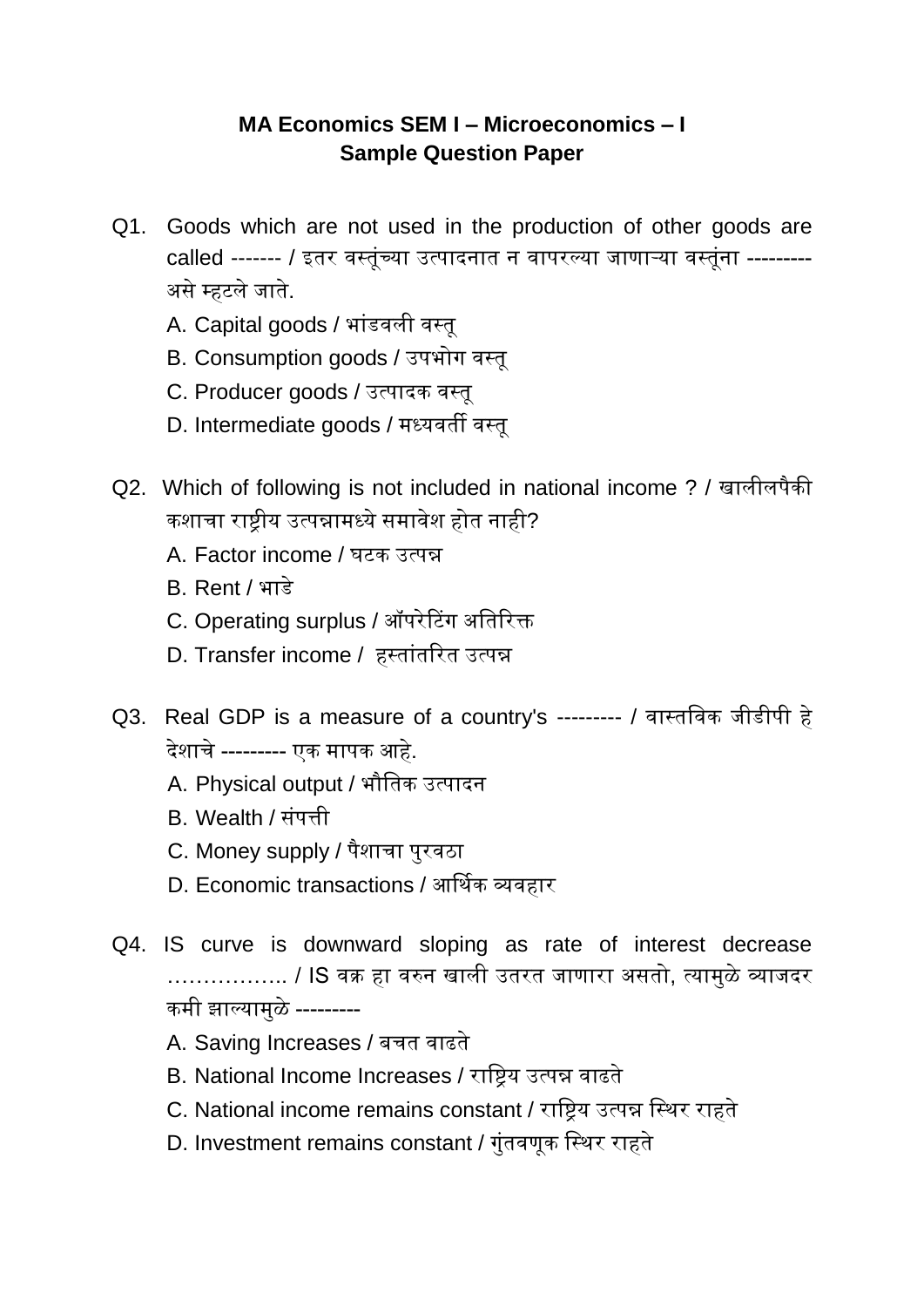- Q5. Which of the following statement is false ? / खालीलपैकी कोणते तवधान असत्य आहे?
	- A. The steepness of IS curve depends on the level elasticity of investment demand curve / आयएस वक्राची स्थिरता गुंतवणूक मागणी वक्रच्या लवतचकतेच्या पातळीवर अवलूंबून असते.
	- B. The steepness of IS curve depends on the optimum size of multiplier / IS वक्राची तसथरता गुणकाच्या इष्टतम आकारावर अवलूंबून असते.
	- C. The steepness of IS curve depends on the minimum size of multiplier / IS वक्राची तसथरता गुणकाच्या ककमान आकारावर अवलूंबून असते.
	- D. The steepness of IS curve depends on Optimum size of multiplier and the level elasticity of investment demand curve. / IS वक्राची तसथरता गुणकाच्या इष्टतम आकारावर आतण गुूंतवणूक मागणी वक्राच्या लवतचकतेच्या पातळीवर अवलूंबून असते.
- Q6. Which of the following factors are not responsible for upward shifting of IS curve? / खालीलपैकी कोणते घटक IS वक्र वरच्या कदशेला सथानाूंतररत होण्यास जबाबदार नाहीत?
	- A. Autonomous expenditure / सवायत्त उपभोग
	- B. Expenditure on school building / शाळांच्या इमारतींवर खर्च
	- C. Expenditure on road construction / रस्ते बांधकामावरील खर्च
	- D. Decrease in autonomous expenditure / सवायत्त खचाचतील घट
- Q7. Which of the following is false about the balance of trade? / खालीलपैकी कोणते व्यापारशेषासूंबूंधी असत्य आहे?
	- A. Balance of trade = value of exports of goods  $+$  value of imports of goods / व्यापारशेष = वसतूूंचे तनयाचत मूल्य + वसतूूंचे आयात मूल्य
	- B. Balance of trade = value of imports of goods value of exports of goods / व्यापारशेष = वसतूूंचे आयात मूल्य - वसतूूंचे तनयाचत मूल्य
	- C. Balance of trade = value of exports of goods value of imports of goods / व्यापारशेष = वसतूूंचे तनयाचत मूल्य - वसतूूंचे आयात मूल्य
	- D. Balance of trade = value of imports of goods  $+$  value of exports of goods / व्यापारशेष = वसतूूंचे आयात मूल्य + वसतूूंचे तनयाचत मूल्य